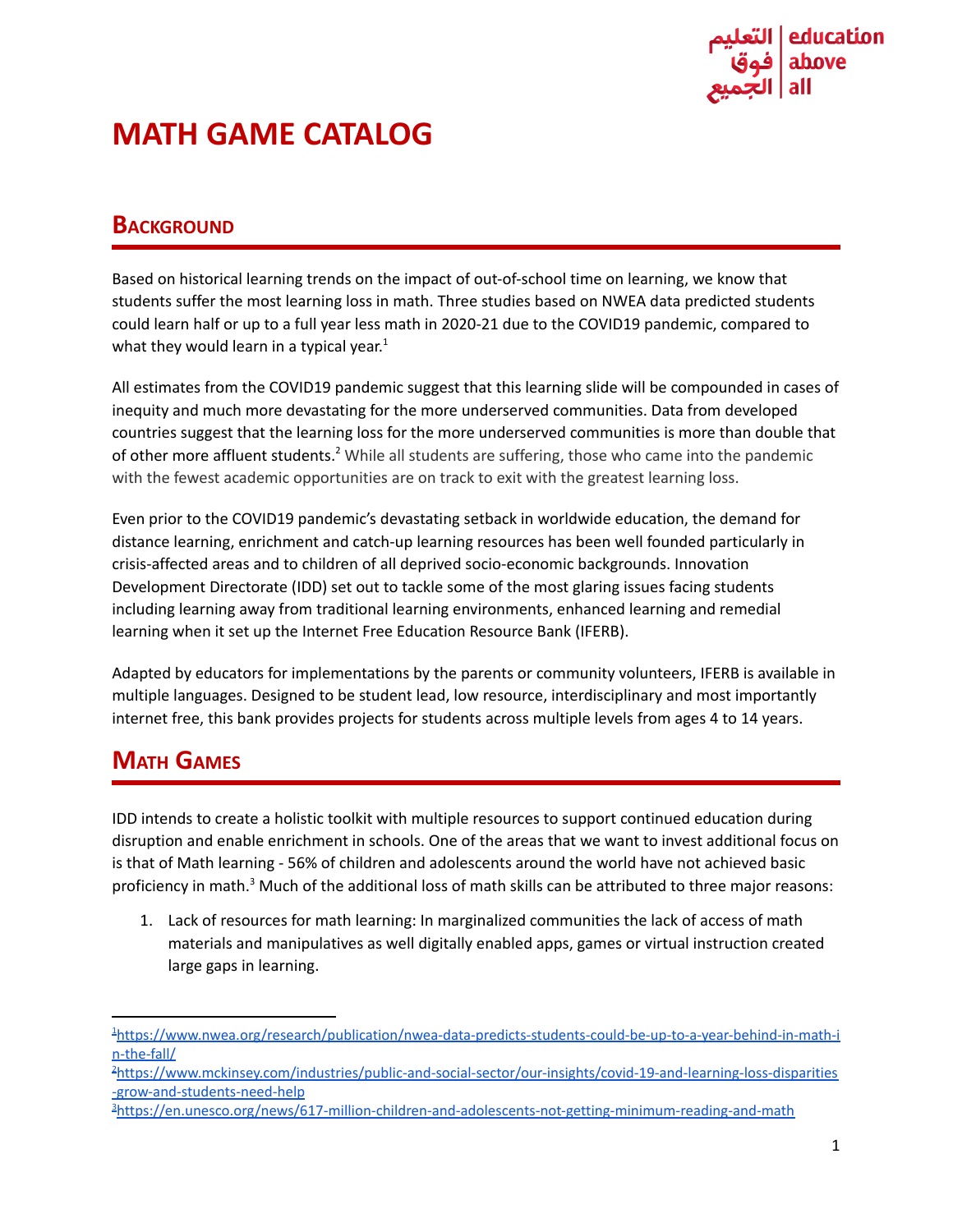

- 2. Preparedness of parents to support math learning: Math is usually formally learned only in school leaving parents and communities much worse equipped to support math learning. Due to this perception of math as a complicated subject that can only be taught by trained teachers, it is causing further disturbances to learning during times when parent support is crucial.
- 3. Negative bias towards math: OECD data suggests that 1 in every 3 students globally suffer from math anxiety. Greater anxiety is consistently associated with lower scores. <sup>4</sup> This anxiety is being worsened due to the additional pressure and stress caused by the pandemic.

The core design challenges that IDD worked with include:

- Minimal access to learning resources and math manipulatives,
- Limited access to teachers,
- Lack of basic core numeracy skills,
- Cultivation of a negative bias towards math and
- A lack of internet connectivity and devices to access technology based products or virtual schooling

To solve the above challenges, IDD developed Math Games. This hopes to be an easy tool to help build an understanding and love for math in a fun manner. The catalog consists of:

- A briefing note with the background and design choices
- A backend resource catalog which is a curated and categorized repository of existing open source math resources
- A prioritized set of these Math games that are written in detail
- A competency framework based on Khan Academy's common core learning principles. This includes details of skills learnt at each level from 0-3 across 5 different math strands.
- Monitoring Evaluation and Learning guide and tools to accompany these Math games

#### **CORE FEATURES OF MATH GAME CATALOG:**

- All suggested games require very basic or no resources (where applicable, alternatives will be suggested).
- All suggested games require no technology or internet connectivity to complete.
- All the offerings are designed to be fun and gamified to build engagement for self-lead or community facilitated learning.
- $\bullet$  The math game catalog will be for learners between the ages of  $4 14$  years across 4 levels: Level 0 (4 – 5 years), Level 1 (6 – 7 years), Level 2 (8 – 10 years), Level 3 (11 – 14 years).
- The selected games will be mapped to all the core curricular skills as defined in 5 international curricula including: American, Australian, Qatari, British & Indian.
- The skills and competencies are prioritized with the same representation as in the curriculum i.e. Numbers & Algebra 60%, Geometry & Measurements 30%, Data handling & Probability 10%.

<sup>4</sup>[https://www.oecd-ilibrary.org/docserver/5js6b2579tnx-en.pdf?expires=1616047163&id=id&accname=g](https://www.oecd-ilibrary.org/docserver/5js6b2579tnx-en.pdf?expires=1616047163&id=id&accname=guest&checksum=B54C092B802A4933761E7B654FFD229B#:~:text=PisA%202012%20measured%20students) [uest&checksum=B54C092B802A4933761E7B654FFD229B#:~:text=PisA%202012%20measured%20stude](https://www.oecd-ilibrary.org/docserver/5js6b2579tnx-en.pdf?expires=1616047163&id=id&accname=guest&checksum=B54C092B802A4933761E7B654FFD229B#:~:text=PisA%202012%20measured%20students) [nts'%20anxiety,attempting%20to%20solve%20mathematics%20problems](https://www.oecd-ilibrary.org/docserver/5js6b2579tnx-en.pdf?expires=1616047163&id=id&accname=guest&checksum=B54C092B802A4933761E7B654FFD229B#:~:text=PisA%202012%20measured%20students).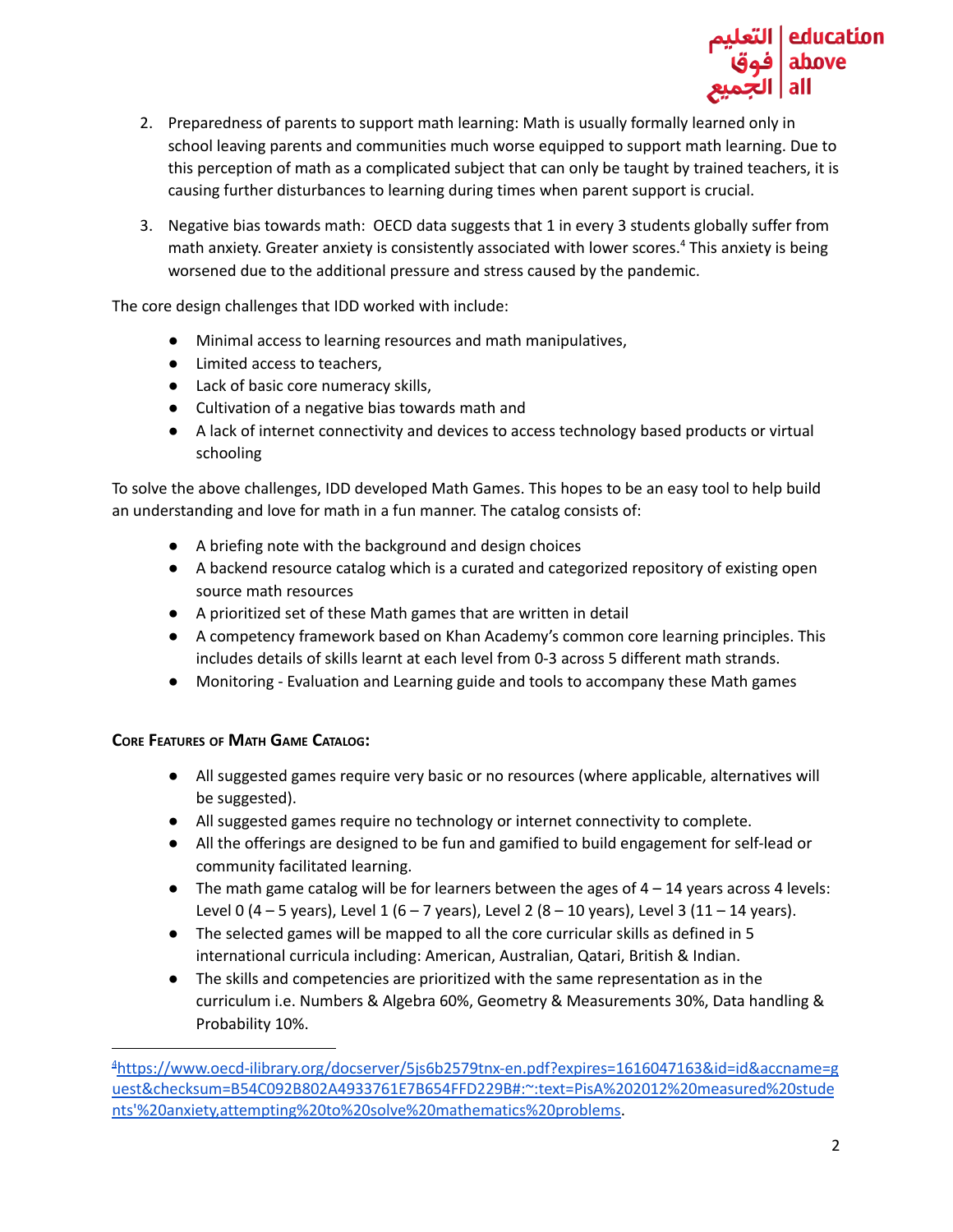

● The games are a mix between open source available online resources and those created by the working team for this outcome.

#### **DETAILS ON EACH OF THE OUTCOMES:**

- The backend catalog of math resources:
	- o Is a matrix of open source math activities and games tagged against the 4 levels of math learning from  $4 - 14$  years against all the core skills as identified in chosen international curriculum
	- o Is a matrix that includes fields for math game name, source, math strands, skills, and associated resources
	- o Contains multiple games that have been selected for each skill to practice and anchor learning i.e. 50+ games for each of the 4 levels
	- o Are either open source that are available on websites or internally developed
	- o Is a list that has been reviewed internally by EAA and externally by the M-Power experts
- The detailed prioritized math games:
	- o Are 25 games per level that are written up adapting some of the open source activities and converting them into games that are easy to follow and use as well as writing some bespoke games

#### **CRITERIA TO SELECT GAMES FOR THE BACKEND CATALOG**

- 1. Based on the skills of the 5 international curricula (American, Australian, Qatari, British & Indian) we are using to cover at least 70% of the main three strands of math (Numbers & algebra 60%, Geometry & measurements 30%, Data handling & probability 10%) in the prioritization reflected in the curriculum that students need to learn and practice for each level or age. Multiple games have been selected for each skill to practice and anchor learning.
- 2. All games require no internet, connectivity or devices.
- 3. All the games require very basic resources found in basic homes (basic, scrap and junk materials) with multiple alternatives and the ability for students to make their own resources if they are unavailable (instructions on making your own dice, playing cards etc. are provided)
- 4. Cost free and open source content (with some attribution requirements)
- 5. Combination of games that can be played individually and in groups
- 6. Games that meet all students' learning styles
- 7. Fun games that include an aspect of competition
- 8. Games that are easy to play with simple instructions to grasp concepts through applications
- 9. Games that are easy to differentiate to different levels of abilities

#### **CRITERIA ON SELECTING OR DEVELOPING GAMES FOR THE DETAILED WRITE UP**

- 1. Represent all the important core skills of math fluency that need to be built on
- 2. Include different types of games for different types and preferences of skills
- 3. Are all low resource
- 4. Are all easy to play
- 5. Are fun to play
- 6. Playing the game will introduce / reinforce the intended skills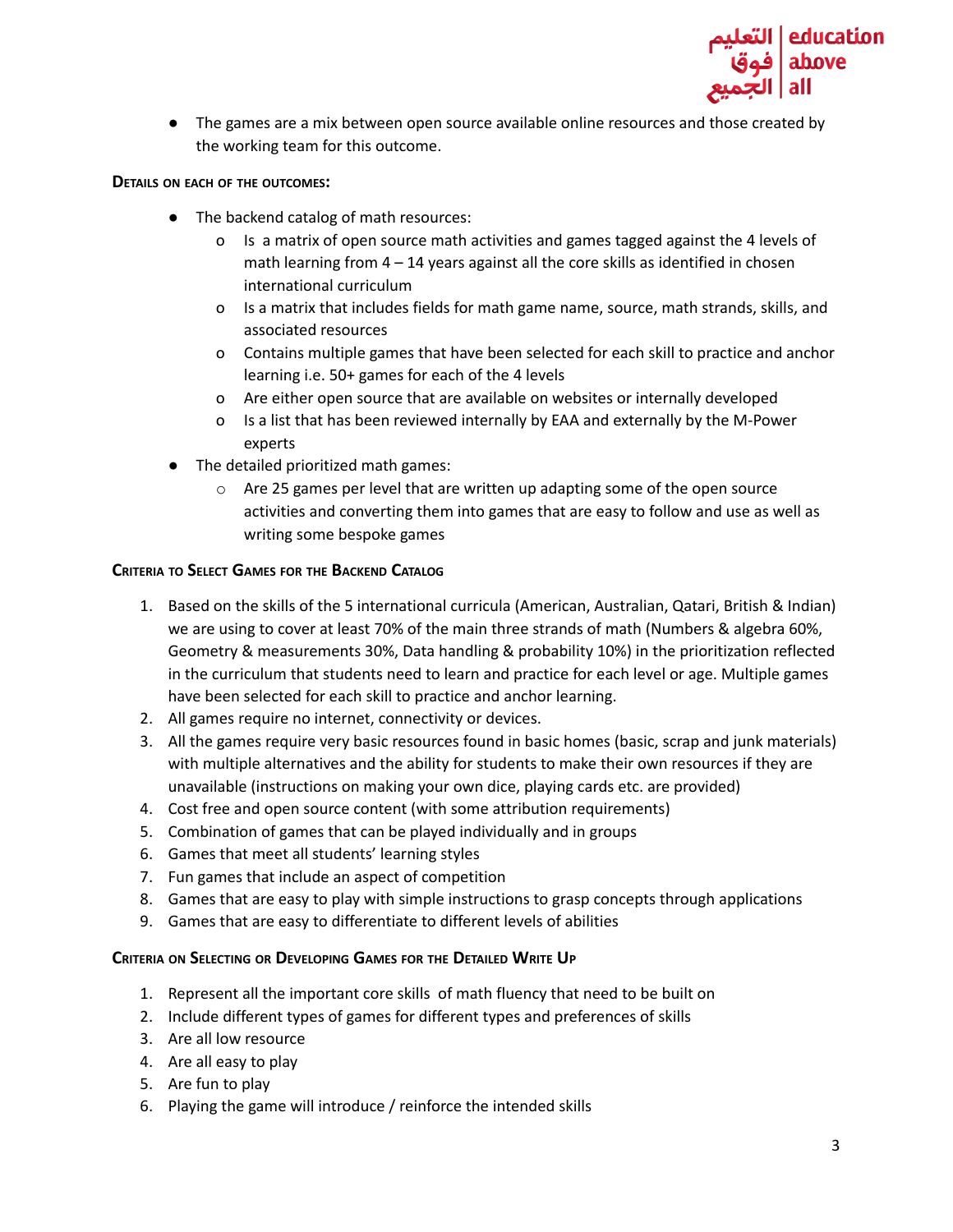

#### **WRITE UP OF DETAILED GAMES**

● Template is under Appendix 1

#### **PROCESS OF RE-WRITING THE DETAILED GAMES**

- The selected games are divided between partners and written up with detailed steps and instructions
- These instructions need to be very clear and detailed keeping in mind that students might need to work on these resources themselves
- All of the activities need to be adapted to a game in order to retain the features of fun and competitiveness knowing that students might have to be self-motivated
- Alternatives for resources and detailed instructions on how to make resources
- All the games are reviewed internally and externally before finalization

EAA was supported in developing these tools by the mEducation Alliance and Julia Robinson Math Festival that have expertise and aligned interest through the Math Power work!

# **APPENDIX 1: MATH GAME TEMPLATE**

**Format of Detailed Games:** It is important that all of these are written up as games with detailed steps and instructions keeping in mind that this might be used by children directly

- Name of the Game
- Age Group / Level:
- Resources Required: *High/Medium/Low*
	- *o Low - Items that can easily be found within a home: pens, paper, pencils*
	- *o Medium - items that should easily accessible (sand from a garden, etc)*
	- *o High resources: specific materials are required to complete the game.*
- Alternate Options for the Resources:
- Strand Covered:
- Targeted Skills:
- *-* Inspired by:
- *-* Time Required:
	- o Time to set up
	- $\circ$  Time to play
- *-* Previous Learning Required:
- Support Required:
	- *o High Support: Games that require an explanation of a difficult mathematical concept and involvement of adults to set up and play*
	- *o Medium Support: Games that require an explanation of a mathematical concept that is usually used in everyday life (e.g. addition, subtraction etc.) and need some supervision from an adult to set up and play*
	- *o Low Support: Games that require minimal support from an adult to set up and play*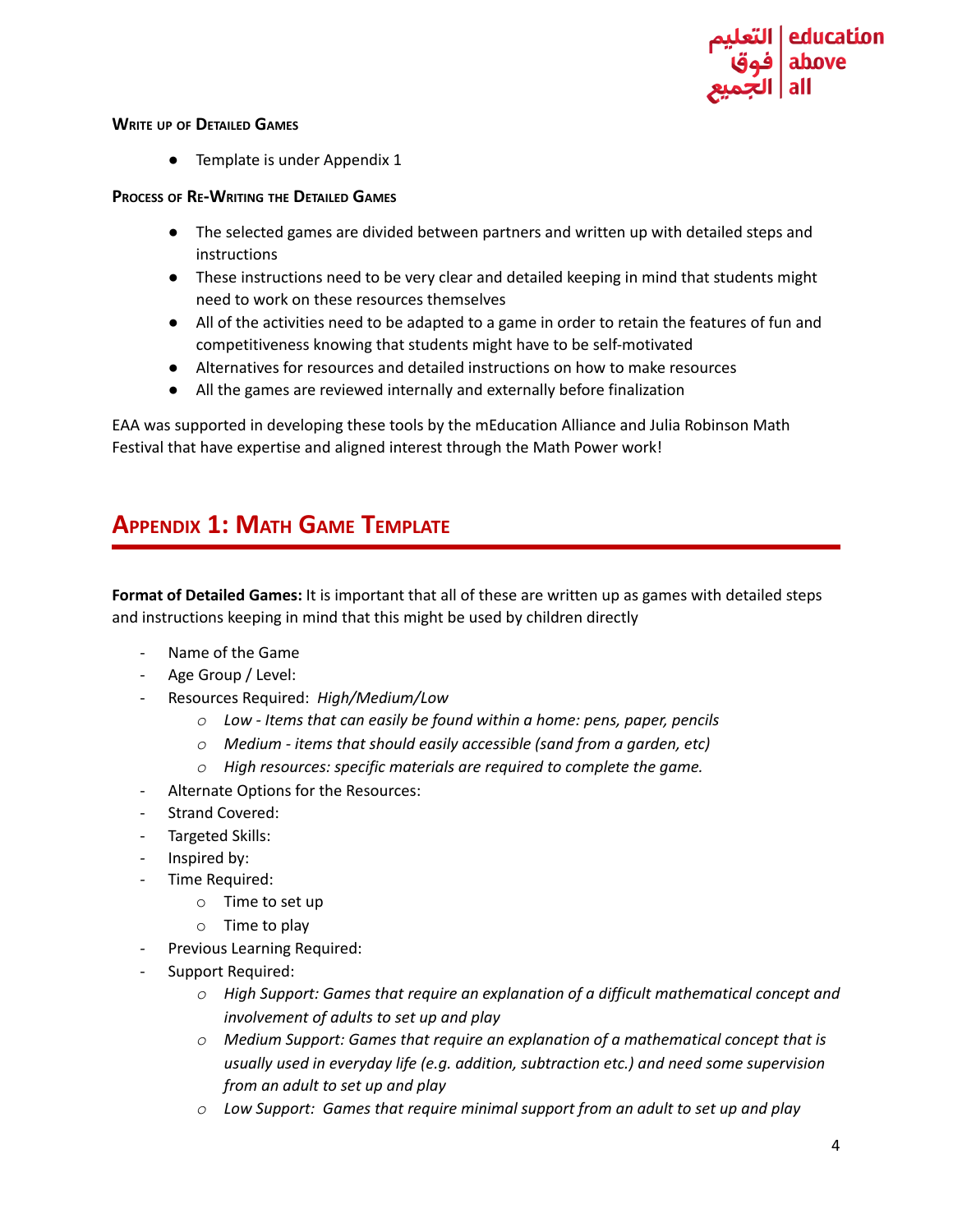

- Name of the Game:
- *-* Objective:
- Rules:
- Steps:
- *-* Images or Illustrations:
- Variations of the Game:
- Enrichment:
- Simplification:

### **THE BIGGEST NUMBER**

| Level                    | 1 (Age group $6-7$ )                                                         |
|--------------------------|------------------------------------------------------------------------------|
| <b>Resources</b>         | Place value grid (drawn on a piece of paper), deck of playing cards.         |
| <b>Required</b>          |                                                                              |
| <b>Alternate Options</b> | An adult (teacher, facilitator or parent) creates a deck of cards,           |
| for the Resources        | 1. Draw rectangular cards approximately the size of your palm with a ruler.  |
|                          | 2. Cut 52 of these cards.                                                    |
|                          | 3. Use the image in the images section and copy the same numbers, images and |
|                          | A's. There should be 4 cards of each number, image, and A's                  |
| <b>Strand Covered</b>    | <b>Numbers and Operations</b>                                                |
| <b>Targeted Skills</b>   | Practicing Place value - comparing numbers                                   |
| <b>Inspired By</b>       | Third Space Learning - Emma Johnson                                          |
| Time to prepare          | 20-30 minutes                                                                |
| Time to play             | 15-20 minutes                                                                |
| <b>Previous Learning</b> | -Counting numbers between 1-99                                               |
| <b>Required</b>          | -Recognize the place value of two digits numbers (ones & tens).              |
|                          | -knowledge of comparing two digits numbers.                                  |
|                          |                                                                              |
| <b>Support Required</b>  | Medium supervision                                                           |

### Rules of the Game

| Goal         | Have the biggest number out of all the players.                                                                                                                                                                                                                                                                                                                                                      |
|--------------|------------------------------------------------------------------------------------------------------------------------------------------------------------------------------------------------------------------------------------------------------------------------------------------------------------------------------------------------------------------------------------------------------|
| <b>Rules</b> | -Every player must only pull one card at a time and record their number on their<br>sheet of paper.<br>- Use the deck of cards 2-9, A's and picture cards. The cards 2-9 are each worth<br>their digit value, Aces are worth 1 point and picture cards are worth 0 points.                                                                                                                           |
| <b>Steps</b> | Step 1: Every player should first draw a place value grid with the help of an<br>adult, with an agreed number of places, for example: ones & tens.<br>Step 2: Take two turns to draw a card from the pile and each player chooses<br>what column to record the number in. For example if the player pulls up a 6<br>card, they can choose to write this number in the tens or ones column. So if the |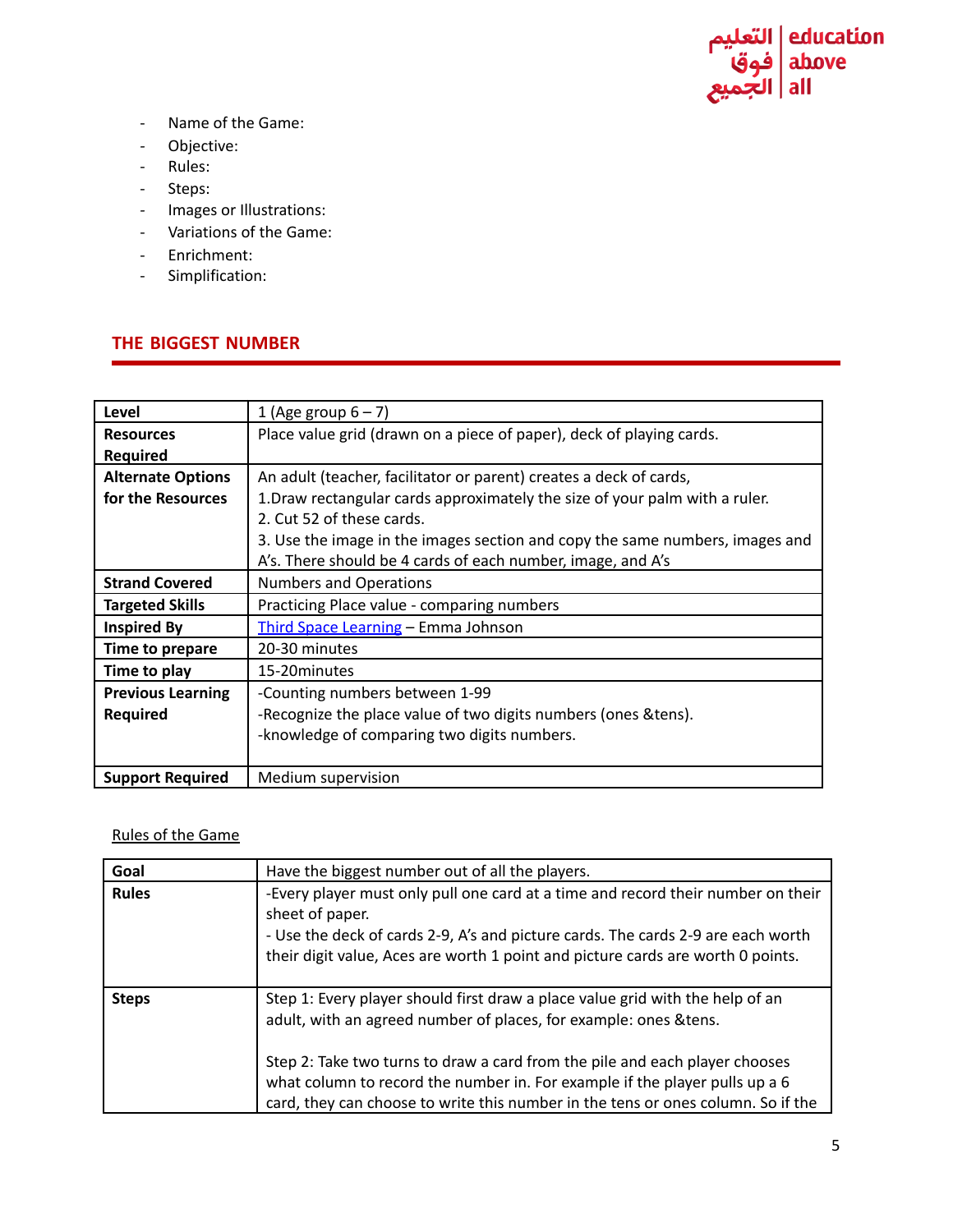

|                      | learner put the number 6 in the tens and then next turn if the player pulls 3 and<br>put it in the ones so the number will be 63.<br>Step 3: Continue this until each player has played 5 times (form a number of<br>two digits on each time).<br>Step 5: The winner is the person to have the biggest number recorded at the<br>end of the game. |
|----------------------|---------------------------------------------------------------------------------------------------------------------------------------------------------------------------------------------------------------------------------------------------------------------------------------------------------------------------------------------------|
| Images or            | Place Value Grid Example                                                                                                                                                                                                                                                                                                                          |
| <b>Illustrations</b> | <b>Tens</b><br>Ones                                                                                                                                                                                                                                                                                                                               |
|                      | Cards<br>$+$<br>$\bullet$                                                                                                                                                                                                                                                                                                                         |
| Variations of the    | Play the game with three digits numbers. The player who has the lowest                                                                                                                                                                                                                                                                            |
| Game                 | possible number is the winner.                                                                                                                                                                                                                                                                                                                    |
| <b>Enrichment</b>    | None                                                                                                                                                                                                                                                                                                                                              |
| Simplification       | Player can change the two numbers places.                                                                                                                                                                                                                                                                                                         |